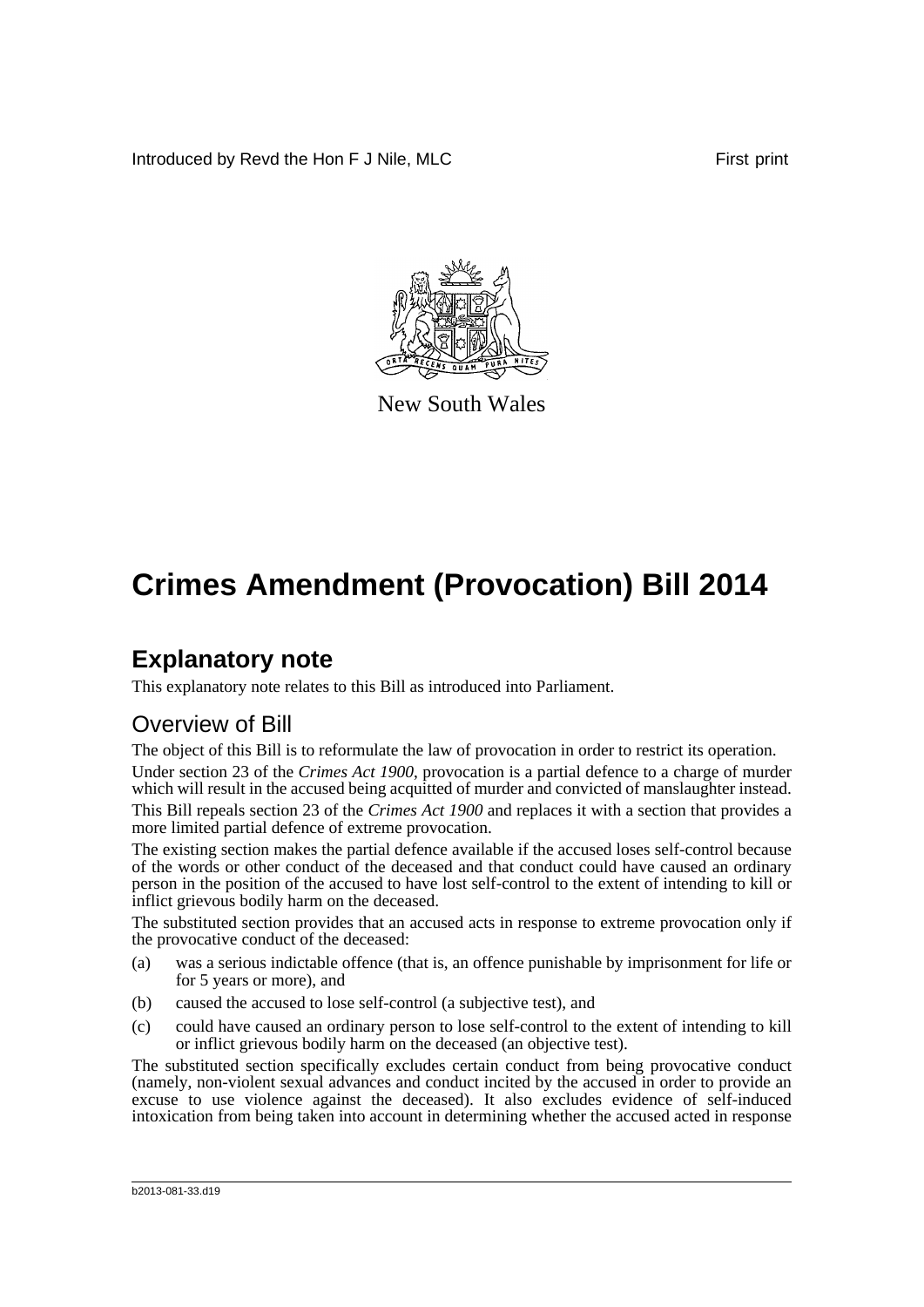to extreme provocation. As with the existing section, the substituted section provides that the killing of the deceased need not occur immediately after the provocative conduct.

Proposals for reform in this area were included in *The partial defence of provocation* report published in April 2013 by the Legislative Council's Select Committee on the Partial Defence of Provocation.

## Outline of provisions

**Clause 1** sets out the name (also called the short title) of the proposed Act.

**Clause 2** provides for the commencement of the proposed Act on a day to be proclaimed. **Schedule 1** amends the *Crimes Act 1900* in the manner described in the above Overview.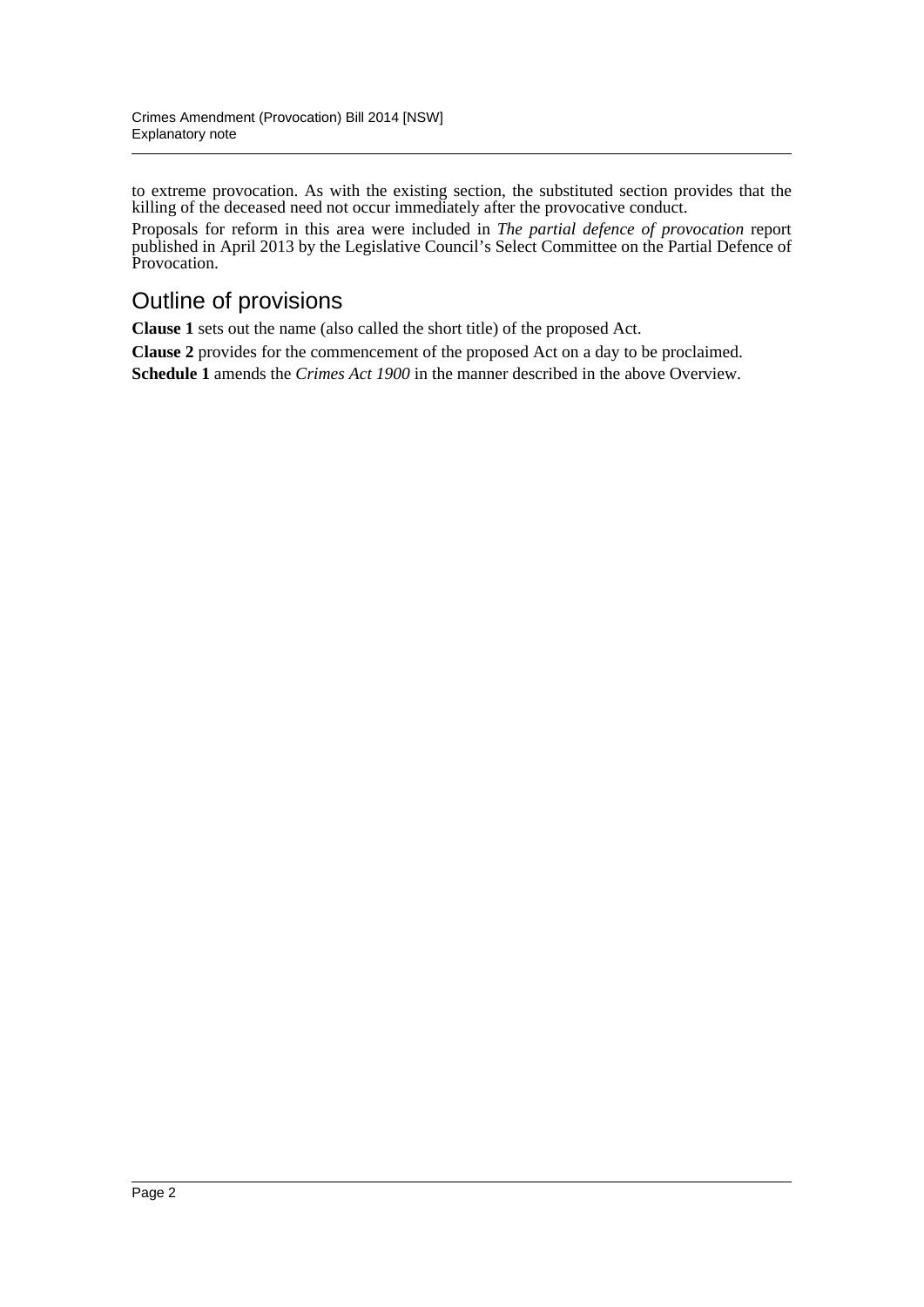Introduced by Revd the Hon F J Nile, MLC First print



New South Wales

# **Crimes Amendment (Provocation) Bill 2014**

## **Contents**

|                                               | Page |
|-----------------------------------------------|------|
| Name of Act                                   |      |
| 2 Commencement                                |      |
| Schedule 1 Amendment of Crimes Act 1900 No 40 |      |
|                                               |      |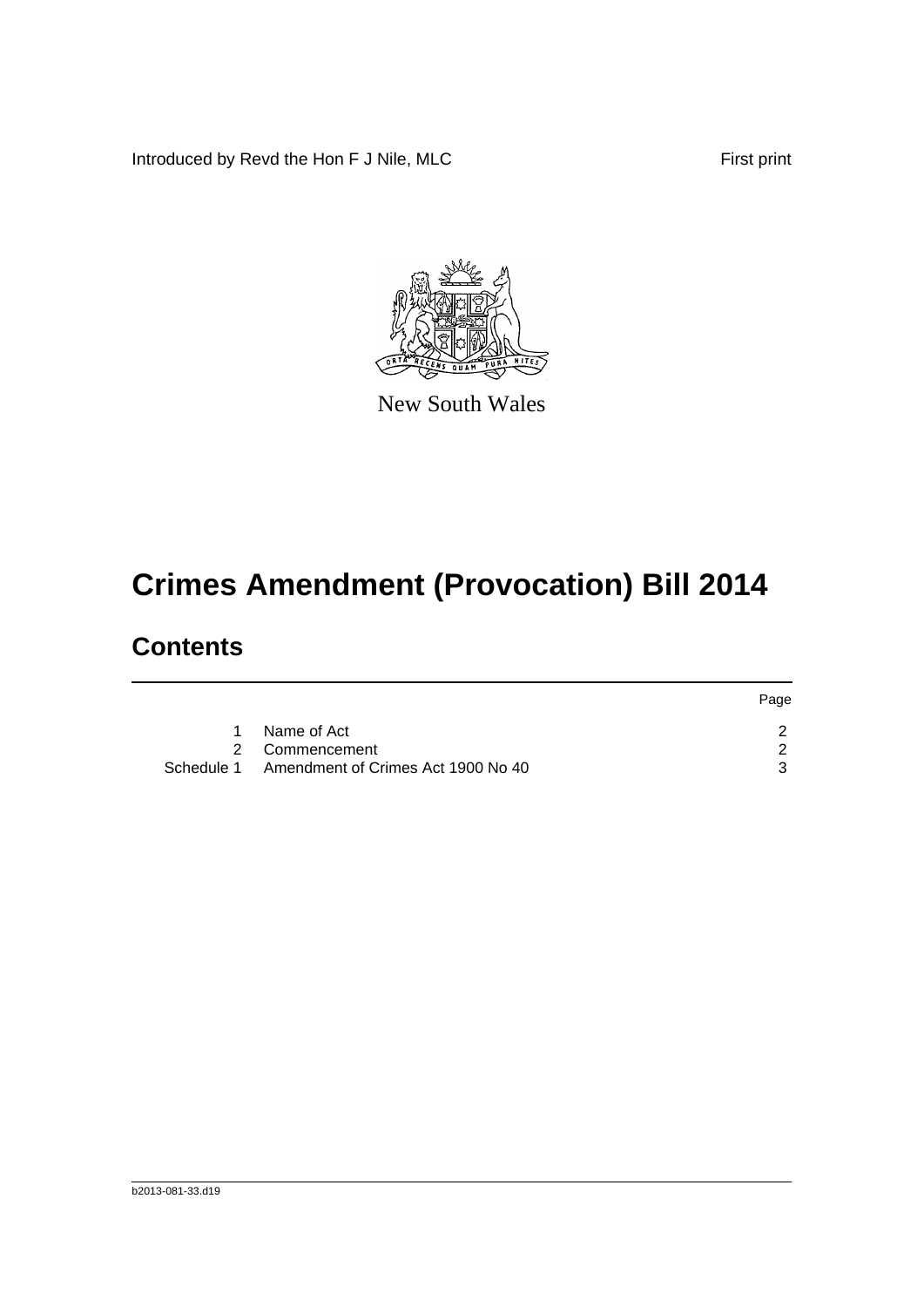

New South Wales

## **Crimes Amendment (Provocation) Bill 2014**

No , 2014

#### **A Bill for**

An Act to amend the *Crimes Act 1900* in relation to the partial defence of provocation to a charge of murder.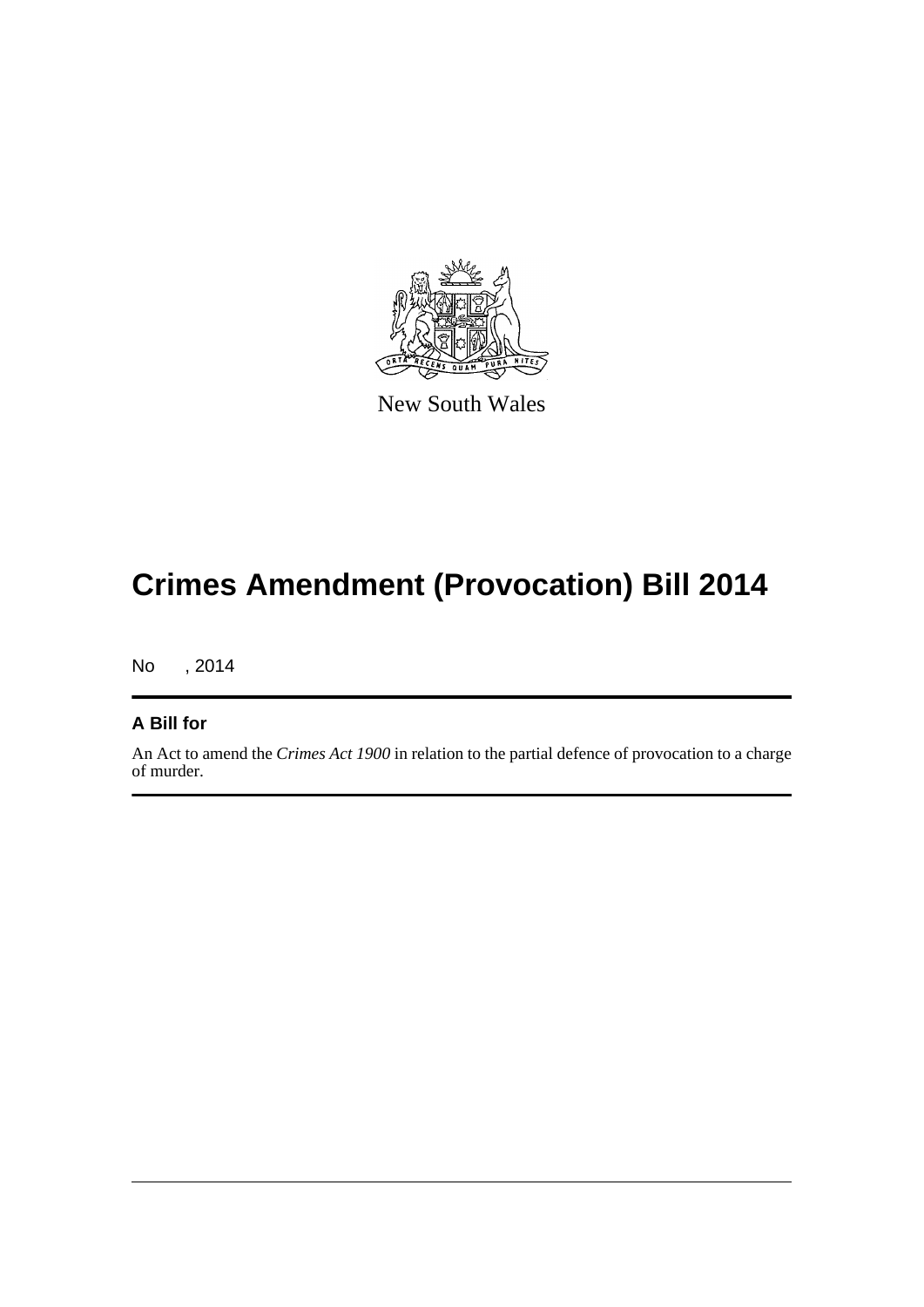<span id="page-4-1"></span><span id="page-4-0"></span>

| The Legislature of New South Wales enacts:                   |               |
|--------------------------------------------------------------|---------------|
| Name of Act                                                  | $\mathcal{P}$ |
| This Act is the Crimes Amendment (Provocation) Act 2014.     | 3             |
| <b>Commencement</b>                                          |               |
| This Act commences on a day to be appointed by proclamation. | 5             |
|                                                              |               |